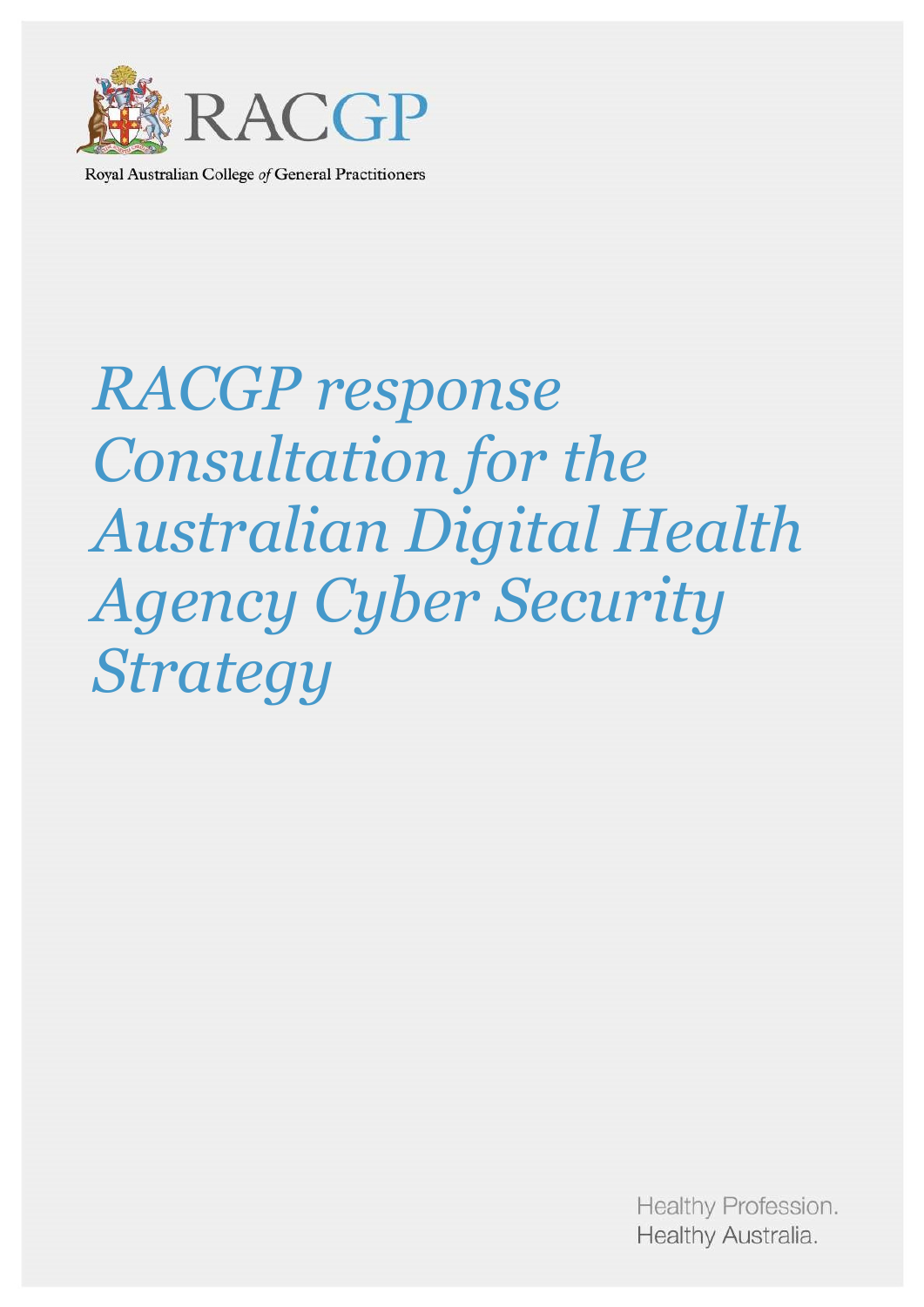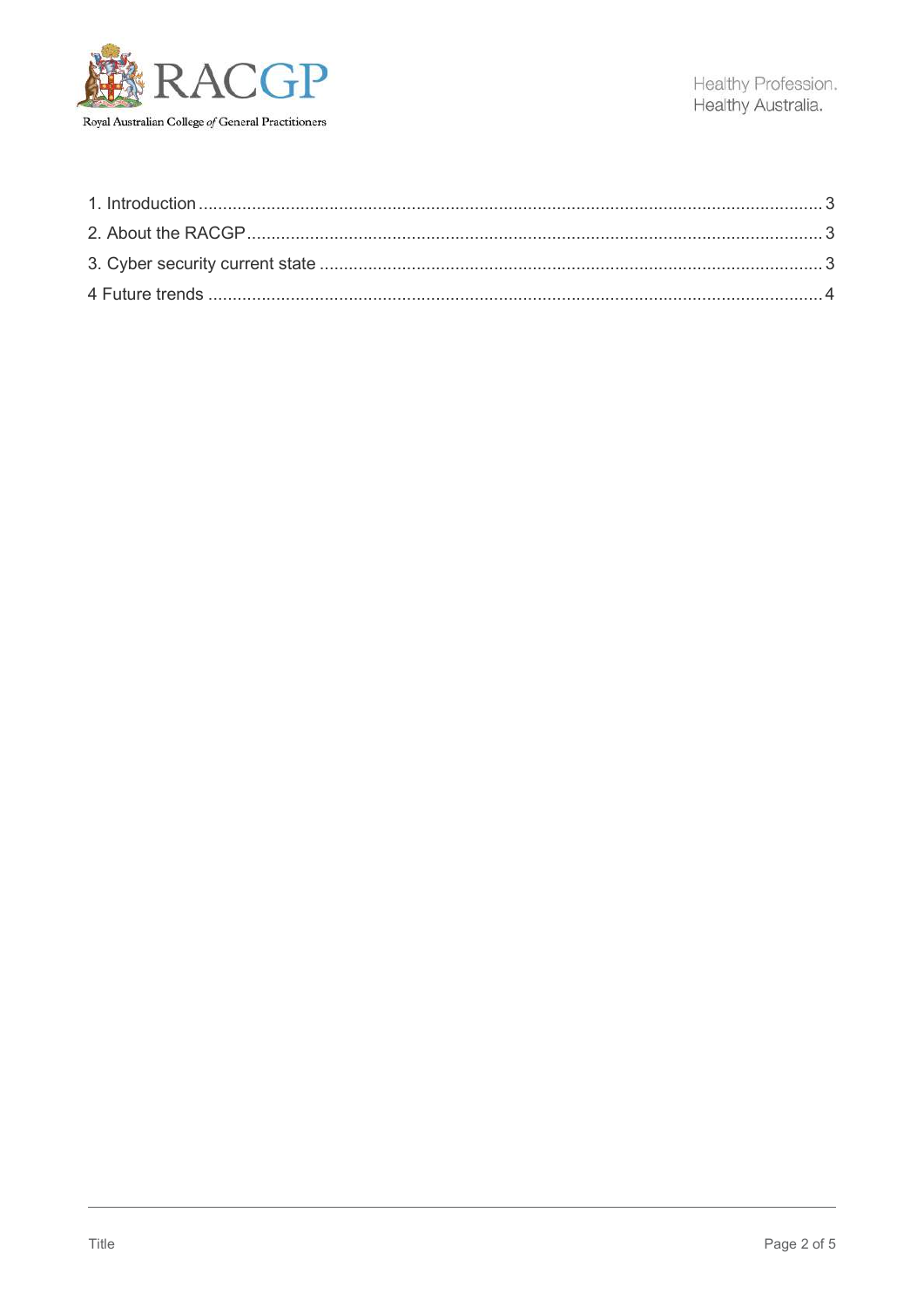

#### 1. Introduction

The Royal Australian College of General Practitioners (RACGP) welcomes the opportunity to provide written feedback to the Australian Digital Health Agency (the Agency) Cyber Security Strategy Development consultation.

#### 2. About the RACGP

The RACGP is Australia's largest professional general practice organisation, representing over 45,000 members working in or toward a career in general practice, including 4 out of 5 GPs in rural and remote areas.

The RACGP is responsible for:

- defining the nature and scope of the discipline
- setting the standards and curricula for training
- maintaining the standards for quality general practice
- supporting specialist general practitioners (GPs) in their pursuit of excellence in patient and community service.

This response has been informed by the RACGP Expert Committee – Practice Technology and Management (REC–PTM), which oversees and supports a program of work relating to digital health, practice management and emergency preparedness and response.

#### 3. Cyber security current state

The RACGP provides the following comment in response to the consultation themes and questions.

#### 3.1 Threat context

Overall, the RACGP has good awareness of changing trends and activity within the cybersecurity threat landscape and we support our members through awareness raising activities, education and resources covering:

- protection against inappropriate access to patient information, either intentional or unintentional
- business continuity to ensure practices can brings information systems back to working order when a system failure occurs
- plans for how practices can continue to function in the event of an environmental or natural disaster
- data breaches to ensures practices respond as soon as possible to minimise potential loss or corruption of information following a possible breach
- ongoing review, updates and testing of cybersecurity response plans to ensure they meet the ever change needs of general practices as small businesses with legislative obligations.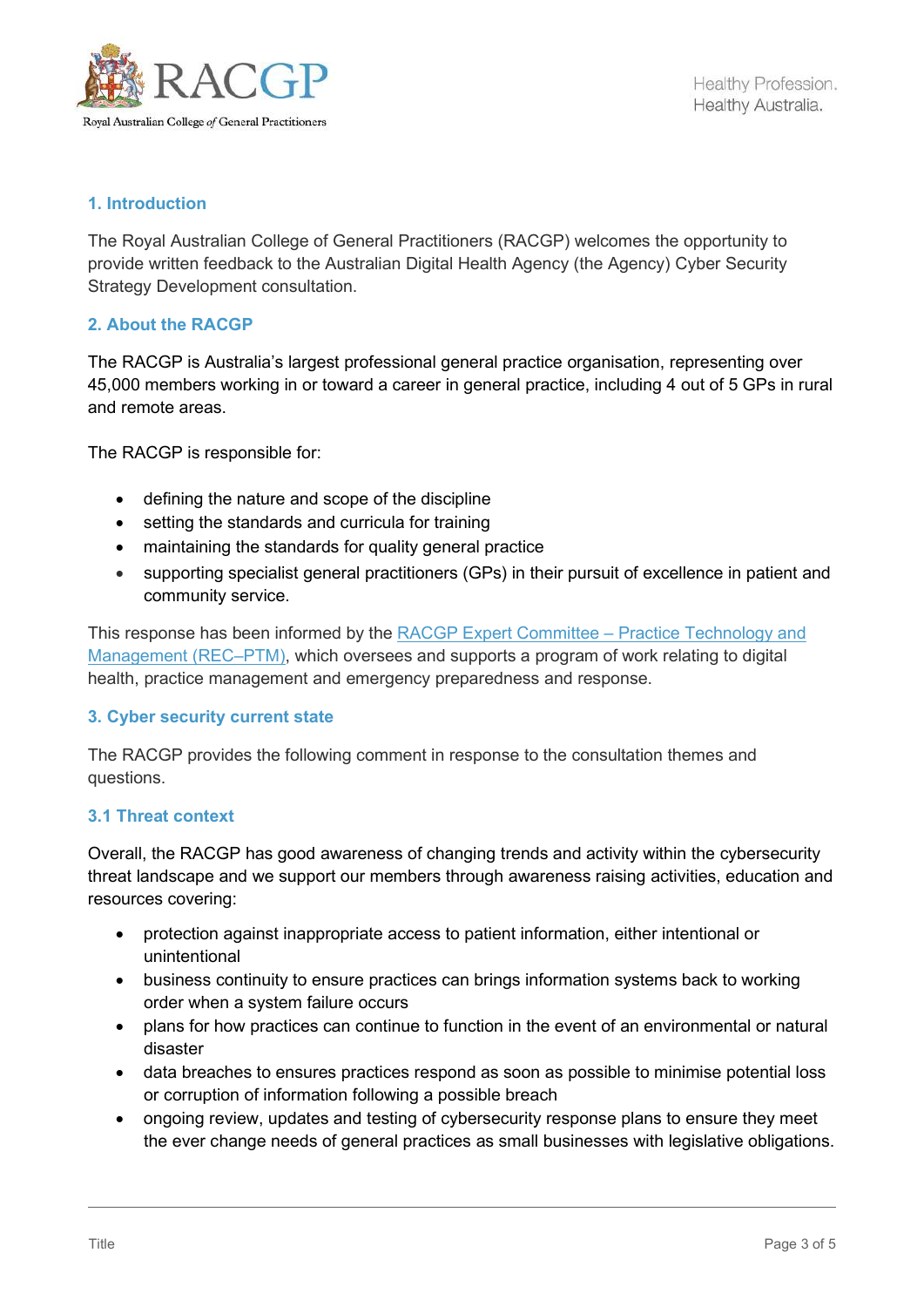

The RACGP's Information security in general practice is the key resource for our members and provides details on how to protect practice information systems from cybercrime and online threats.

The Agency should consider developing:

- a "go to resource/service" for health services in need of technical expertise and advice
- specific general practice-based advice on putting information security processes into practice
- clear explanations for clinicians and patients on how data is protected in government systems such as My Health Record.

## 3.2 Current state themes

Our members understand the challenges and issues, and many will have had experiences of near misses with malicious actors or data breaches caused by accidental internal activity, but there is a lack of confidence in how to respond to incidents and changing threats. Whilst GPs understand the privacy and cyber security implications when interacting with sensitive health information, as contractors, most GPs do not actively contribute to specific cybersecurity policies and measures. This is seen as being a role for practice owners and managers and other parties such as external IT contractors. The key challenges with cybersecurity in general practice are:

- who to contact once a threat is identified to either report the incident or seek advice on how to deal with the incident
- the need to balance accessibility to clinical information systems via remote access with the need for security
- how to safely integrate new digital tools for clinical care, in particular telehealth
- how to develop and promote a team-based approach to cybersecurity
- staying current with emerging threats and mitigation strategies.

Regarding services provided by the Agency / Government, our members will generally assume these are secure. They feel challenges in using these services are due to lack of integration with current workflows, data integration and a lack of easily accessible relevant information.

#### 4 Future trends

The Agency has a key role in providing support and technical expertise to healthcare peak bodies and individual healthcare businesses to stay abreast of trends. To support privacy and cyber security the Agency could:

- continue to support the implementation of secure messaging across the whole health sector including hospitals, the allied health sector and pharmacy
- implement Active Script List roll out to all pharmacies and provide education for GPs and pharmacists about how this works
- develop generic and consistent electronic pathology and diagnostic imaging requesting